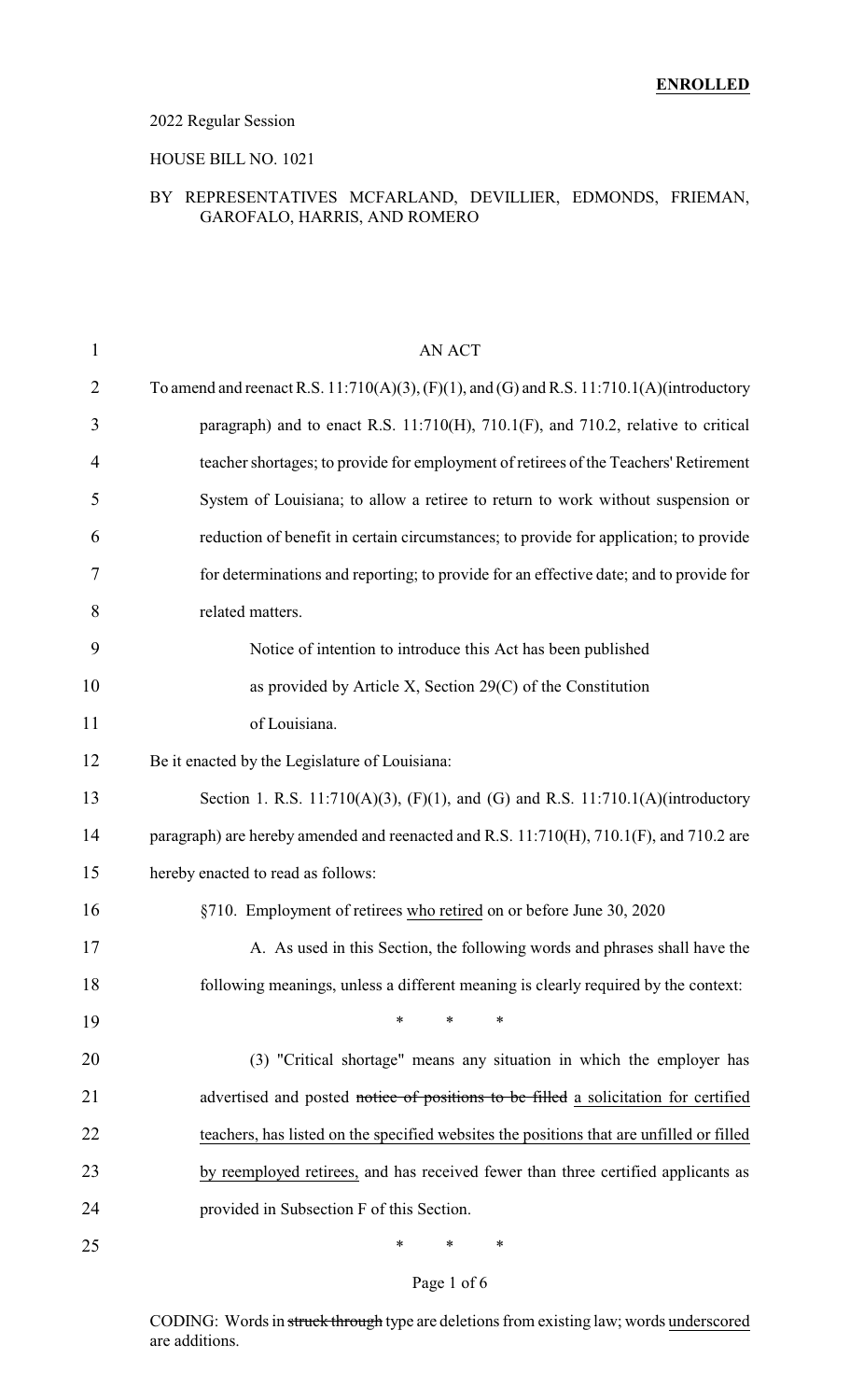| $\mathbf{1}$   | $F(1)(a)$ A retiree who is employed in a critical shortage position shall not              |
|----------------|--------------------------------------------------------------------------------------------|
| $\overline{2}$ | receive a benefit during the period of his reemployment as provided in this Section        |
| 3              | unless and until the Board of Elementary and Secondary Education and the board of          |
| 4              | trustees of this system have received certification that a critical shortage exists. Prior |
| 5              | to making such certification for any full-time critical shortage position, the employer    |
| 6              | shall cause to be advertised in the official journal of the employer's governing           |
| 7              | authority, on two separate occasions, notice that a shortage of certified teachers         |
| 8              | exists and the positions sought to be filled. Additionally, the employer shall cause       |
| 9              | notice to be posted at the career development office, or similar such entity, of every     |
| 10             | post-secondary institution within a one hundred twenty-mile radius of the employer's       |
| 11             | governing authority satisfy the requirements of Subparagraph (b) of this Paragraph.        |
| 12             | If a certified applicant who is not a retiree applies for an advertised position, such     |
| 13             | person shall be hired before any certified retiree is employed, unless fewer than three    |
| 14             | applicants have applied for the position each of whom is certified in the critical         |
| 15             | shortage area being filled.                                                                |
| 16             | For any position sought to be filled by employment of a retiree, the<br>(b)                |
| 17             | employer may certify the existence of a critical shortage only after complying with        |
| 18             | all of the following requirements:                                                         |
| 19             | Posting with the career development office, or similar such entity, of<br>(i)              |
| 20             | every postsecondary education institution within a one hundred twenty-mile radius          |
| 21             | of the employer's governing authority at the beginning of each semester a general          |
| 22             | statement that the employer is soliciting applications for future employment of            |
| 23             | certified teachers.                                                                        |
| 24             | Advertising at least once per month in the official journal of the<br>(ii)                 |
| 25             | employer's governing authority that the employer is soliciting applications for future     |
| 26             | employment of certified teachers.                                                          |
| 27             | (iii) Prominently displaying a listing of positions that are unfilled or that are          |
| 28             | filled by reemployed retirees, including those positions filled under the provisions       |
| 29             | of Subsection G of this Section, on the website of the employer's governing authority      |
| 30             | and of the employer, if the employer maintains a separate website.                         |
| 31             | $\ast$<br>∗<br>∗                                                                           |

Page 2 of 6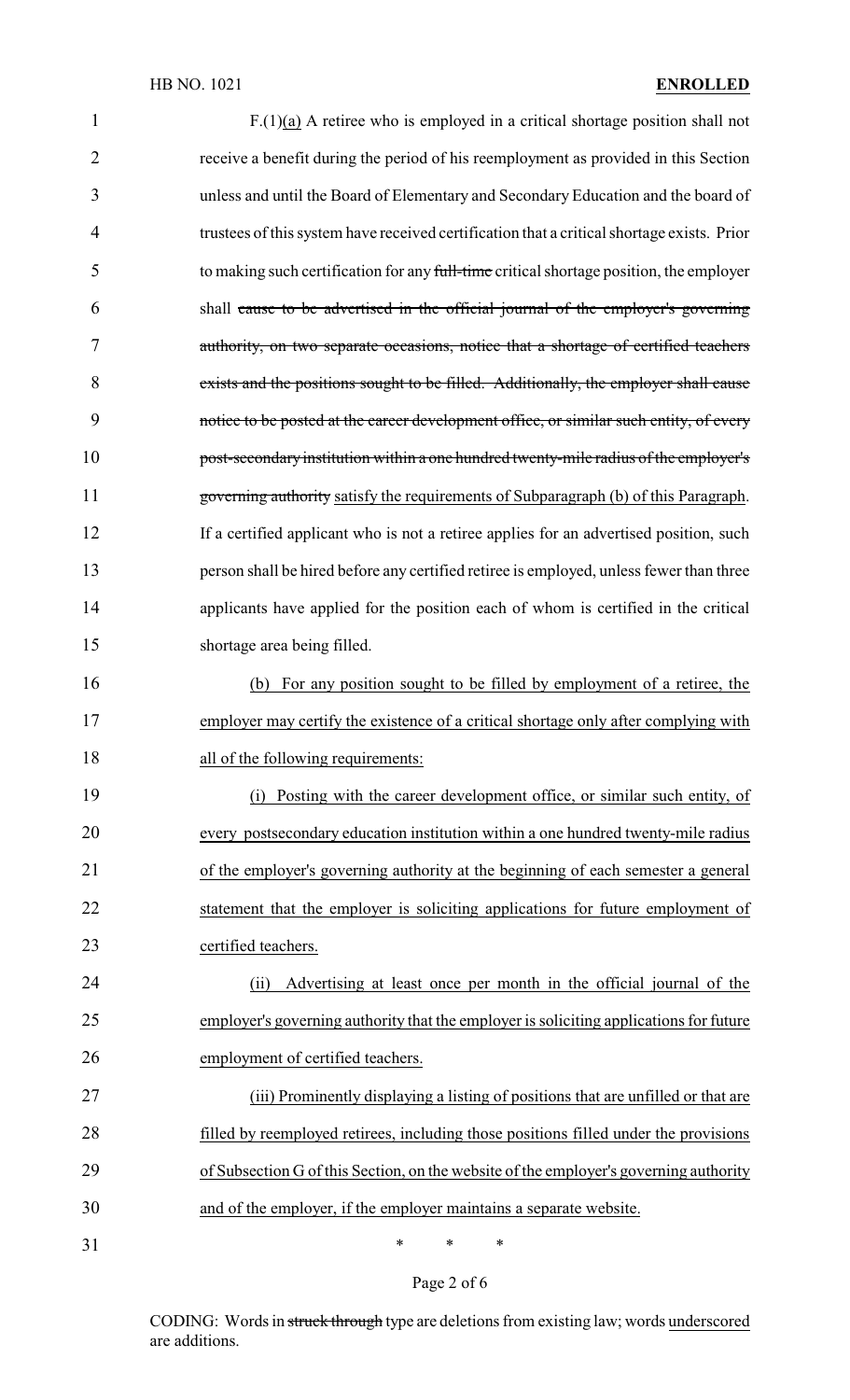# HB NO. 1021 **ENROLLED**

| $\mathbf{1}$   | G.(1) A retiree of this system who has been retired for at least twelve months                       |
|----------------|------------------------------------------------------------------------------------------------------|
| $\overline{2}$ | and who did not retire based on a disability may be directly reemployed without                      |
| 3              | suspension or reduction in benefit if either of the following apply:                                 |
| 4              | (a) The retiree is certified to teach mathematics, science, English language                         |
| 5              | arts, or special education excluding gifted and talented and is reemployed to fill a                 |
| 6              | position in the area of certification.                                                               |
| 7              | (b) The retiree is certified, has at least thirty years of creditable service, has                   |
| 8              | attained at least age sixty-two, and is reemployed to fill a vacancy created because                 |
| 9              | a teacher is on maternity leave pursuant to R.S. 17:1211, military leave pursuant to                 |
| 10             | R.S. 17:1215, sabbatical leave pursuant to R.S. 17:1171, or extended sick leave                      |
| 11             | pursuant to R.S. 17:1202.                                                                            |
| 12             | (2) The provisions of this Subsection shall not apply to anyone reemployed                           |
| 13             | by contract or corporate contract.                                                                   |
| 14             | (3) If a teacher who is not a retiree of this retirement system and who is                           |
| 15             | certified in one of the areas listed in Subparagraph $(1)(a)$ of this Subsection applies             |
| 16             | for a position in the area of certification filled at that time by a retiree reemployed              |
| 17             | under the provisions of Subparagraph $(1)(a)$ of this Subsection, that nonretiree shall              |
| 18             | be employed to replace the retiree at the start of the next grading period.                          |
| 19             | (4) The provisions of this Subsection shall terminate July 1, 2027.                                  |
| 20             | H. Notwithstanding any other provision of law to the contrary, the provisions                        |
| 21             | of this Section shall be applicable only to a retiree who returns to active service with             |
| 22             | an employer covered by the provisions of this Chapter retired on or before June 30,                  |
| 23             | 2020 <del>, and any retiree covered under Subparagraph <math>(A)(6)(a)</math> of this Section.</del> |
| 24             | §710.1. Employment of retirees who retired on or after July 1, 2020                                  |
| 25             | A. Except as otherwise provided in this Section, any retiree who returns to                          |
| 26             | active service with an employer covered by the provisions of this Chapter and who                    |
| 27             | retired on or after July 1, 2020, shall for that period of employment choose one of the              |
| 28             | following irrevocable options, which shall be made in writing and filed with the                     |
| 29             | appropriate officer of the employer:                                                                 |
| 30             | *<br>∗<br>∗                                                                                          |

# Page 3 of 6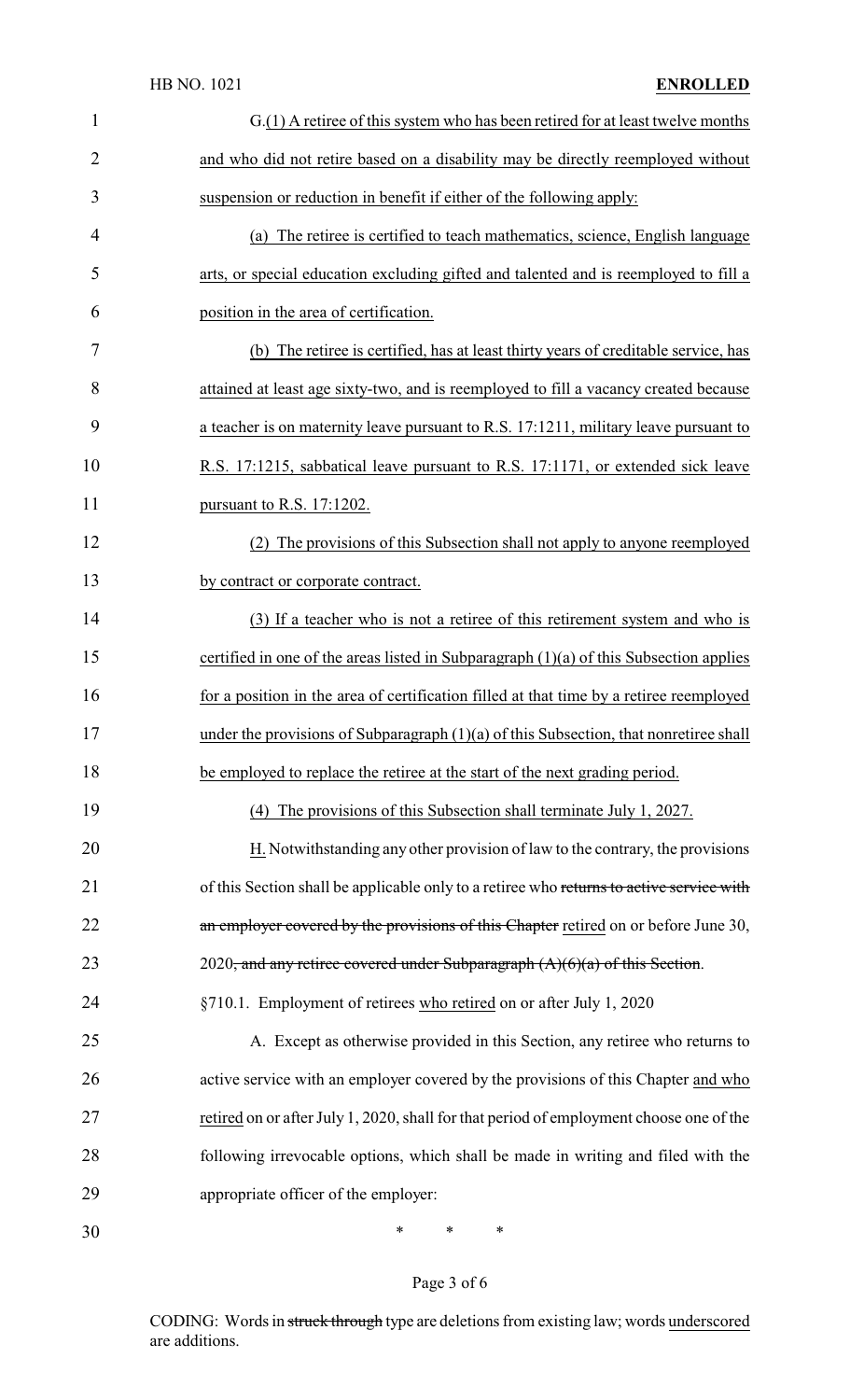## HB NO. 1021 **ENROLLED**

| $\mathbf{1}$   | F. Any retiree who retired on or before June 30, 2020, and who returned to                |
|----------------|-------------------------------------------------------------------------------------------|
| $\overline{2}$ | active service under the provisions of this Section may elect to be reemployed            |
| 3              | pursuant to the provisions of R.S. 11:710. The retiree shall submit to his employer       |
| 4              | a form provided by the system noting his decision to have his reemployment covered        |
| 5              | by the provisions of R.S. 11:710. After the termination of R.S. $11:710(G)$ , the retiree |
| 6              | may elect to be covered by the provisions of this Section as provided in Subsection       |
| 7              | B of this Section. Any retiree who elects to be reemployed pursuant to the provisions     |
| 8              | of R.S. 11:710 and who subsequently elects to be covered by the provisions of this        |
| 9              | Section as provided in Subsection B of this Section shall thereafter be covered           |
| 10             | exclusively by the provisions of this Section.                                            |
| 11             | §710.2. Employment of retirees; postsecondary institution critical shortages              |
| 12             | A. The provisions of this Section shall apply to any retiree of the retirement            |
| 13             | system who retired on or before June 30, 2020, and who meets all of the following         |
| 14             | criteria:                                                                                 |
| 15             | (1) The retiree has been retired for at least twelve months.                              |
| 16             | (2) He did not retire based on a disability.                                              |
| 17             | (3) He has at least thirty years of creditable service in the retirement system.          |
| 18             | (4) He has attained at least age sixty-two.                                               |
| 19             | (5) He is being employed to fill a position for an adjunct professor as defined           |
| 20             | in R.S. 11:710 and assigned the professional activities of instructing pupils in a        |
| 21             | nursing program at a public postsecondary education institution where a critical          |
| 22             | shortage exists.                                                                          |
| 23             | B. A retiree to whom this Section applies shall not receive a benefit during              |
| 24             | the period of his reemployment as provided in this Section unless and until the           |
| 25             | institution's postsecondary education management board, the Board of Regents, and         |
| 26             | the board of trustees of the retirement system have received certification that a         |
| 27             | critical shortage exists. Prior to making such certification, the institution shall       |
| 28             | comply with the provisions of Subsection C of this Section.                               |
| 29             | C. In order to declare the existence of a critical shortage, a public                     |
| 30             | postsecondary education institution shall cause to be prominently displayed a listing     |

# Page 4 of 6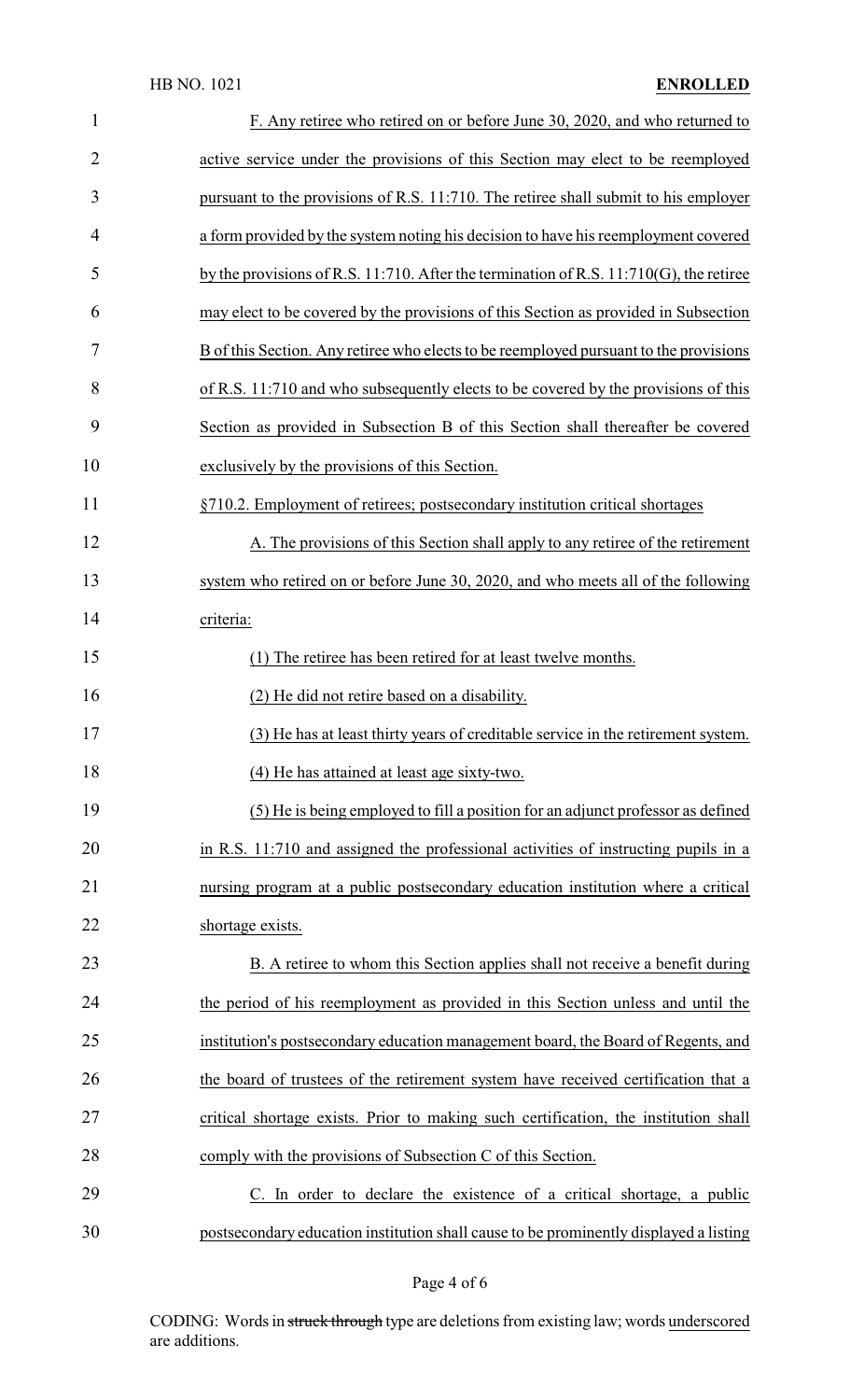| of positions to which this Section applies that are unfilled or that are filled by |  |  |  |  |
|------------------------------------------------------------------------------------|--|--|--|--|
| reemployed retirees on the websites of the institution, of the institution's       |  |  |  |  |
| management board, and of the Board of Regents.                                     |  |  |  |  |

 D. During the period of his return to active service, the retiree and his employer institution shall make contributions to the retirement system as otherwise provided by law, but the retiree shall receive no additional service credit and shall not accrue any additional retirement benefits in the retirement system. Upon termination of active service, the retiree shall, upon application, be refunded the employee contributions paid since reemployment. The refund shall be without interest. The retirement system shall retain the employer contributions.

 E. When any retiree covered by this Section returns to active service with an employer institution covered by the provisions of this Chapter, the employing institution shall, within thirty days thereafter, notify the board of trustees in writing of such employment and the date on which employment commenced. Upon termination, the institution shall provide the same notice. In addition, the employing institution shall also report to the retirement system withing forty-five days after June thirtieth of each year, the names of all persons being paid by the employing institution and all persons having received a benefit pursuant to the provisions of this Section, along with such individuals' social security numbers, their positions, their designations as part-time or full-time, and the amount of their earnings during 21 the previous fiscal year ending on June thirtieth of the reporting year. Additionally, 22 the employing institution shall transmit a monthly contributions report pursuant to R.S. 11:888(A). Such monthly reports shall be transmitted within thirty days of the last day of each month and shall include the salary paid to each individual retiree reemployed under this Section. Should failure to give notice of return to active service or failure to report any other information required by this Section result in any payment being made in violation of this Section, the employing institution shall be liable to the system for the repayment of such amounts. F. The provisions of this Section shall not apply to anyone reemployed by

contract or corporate contract.

## Page 5 of 6